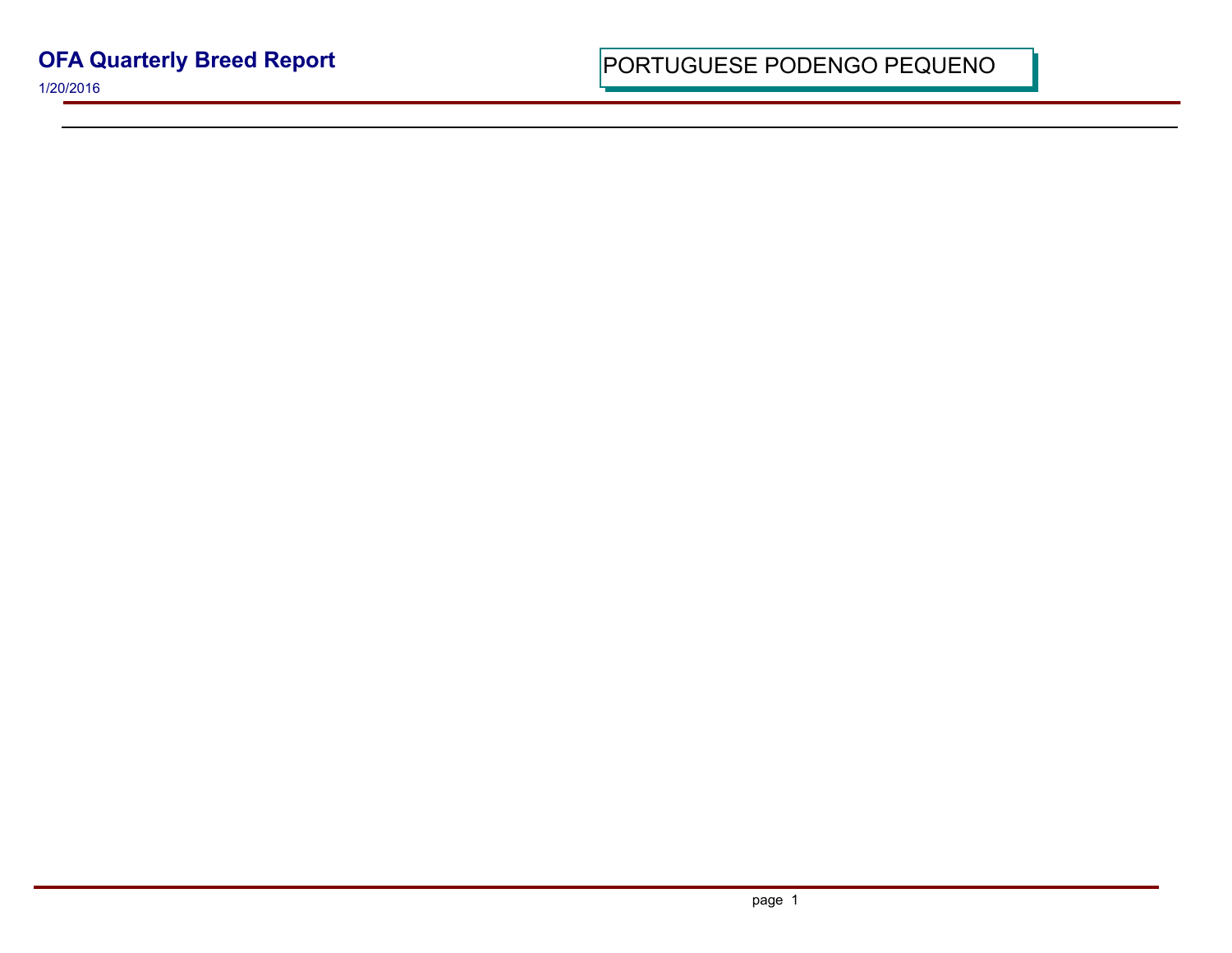|                               |                                | <b>Hips</b>                         |          |                    | Fourth qtr 2015     |            |     |             |  |
|-------------------------------|--------------------------------|-------------------------------------|----------|--------------------|---------------------|------------|-----|-------------|--|
| <b>OFAID</b>                  | <b>Name</b>                    |                                     |          | <b>Application</b> | <b>Registration</b> | <b>Sex</b> | Age |             |  |
| PPD-52E55F-VPI                | CABRITA DA QUINTA DO SALOIO    |                                     | 11/19/15 | 1567574            | HP44910501          | F.         | 55  | CHIC 109704 |  |
| PPD-95E24F-VPI                | STARMOUNTAIN PRINCESS LISBON   |                                     | 10/21/15 | 1759348            | HP47020502          | F.         | 24  | CHIC 109705 |  |
| PPD-96G46M-VPI                | SANTANA JOY'S TROUBADOUR       |                                     | 11/19/15 | 1765810            | HP42748301          | M          | 46  | CHIC 109883 |  |
|                               |                                | <b>Elbows</b>                       |          |                    | Fourth qtr 2015     |            |     |             |  |
| <b>OFAID</b>                  | <b>Name</b>                    |                                     |          | <b>Application</b> | <b>Registration</b> | <b>Sex</b> | Age |             |  |
| PPD-EL14F24-VPI               | STARMOUNTAIN PRINCESS LISBON   |                                     | 11/16/15 | 1759348            | HP47020502          | F.         | 24  | CHIC 109705 |  |
| PPD-EL15F55-VPI               |                                | CABRITA DA QUINTA DO SALOIO         |          | 1567574            | HP44910501          | F          | 55  | CHIC 109704 |  |
|                               |                                | Patella                             |          | Fourth qtr 2015    |                     |            |     |             |  |
| <b>OFAID</b>                  | <b>Name</b>                    |                                     |          | <b>Application</b> | <b>Registration</b> | <b>Sex</b> | Age |             |  |
| <b>GRADE 1 - PRACTITIONER</b> | <b>DUNDRUM'S DANCING QUEEN</b> |                                     | 11/4/15  | 1701202            | HP46789703          | F.         | 21  |             |  |
| PPD-PA60/38F/P-VPI            | RENAISSANCE PRETTY WOMAN       |                                     | 10/27/15 | 1604315            | HP43518101          | F          | 38  |             |  |
| PPD-PA97/24F/P-VPI            |                                | STARMOUNTAIN PRINCESS LISBON        |          | 1759348            | HP47020502          | F          | 24  | CHIC 109705 |  |
| PPD-PA98/13F/P-VPI            |                                | DUNDRUM'S I WANT TO TALK ABOUT ME W | 10/27/15 | 1761918            | HP48057204          | F          | 13  |             |  |
| PPD-PA99/55F/P-VPI            | CABRITA DA QUINTA DO SALOIO    |                                     | 11/10/15 | 1567574            | HP44910501          | F.         | 55  | CHIC 109704 |  |
| PPD-PA100/46M/P-VPI           | SANTANA JOY'S TROUBADOUR       |                                     | 11/18/15 | 1765810            | HP42748301          | М          | 46  | CHIC 109883 |  |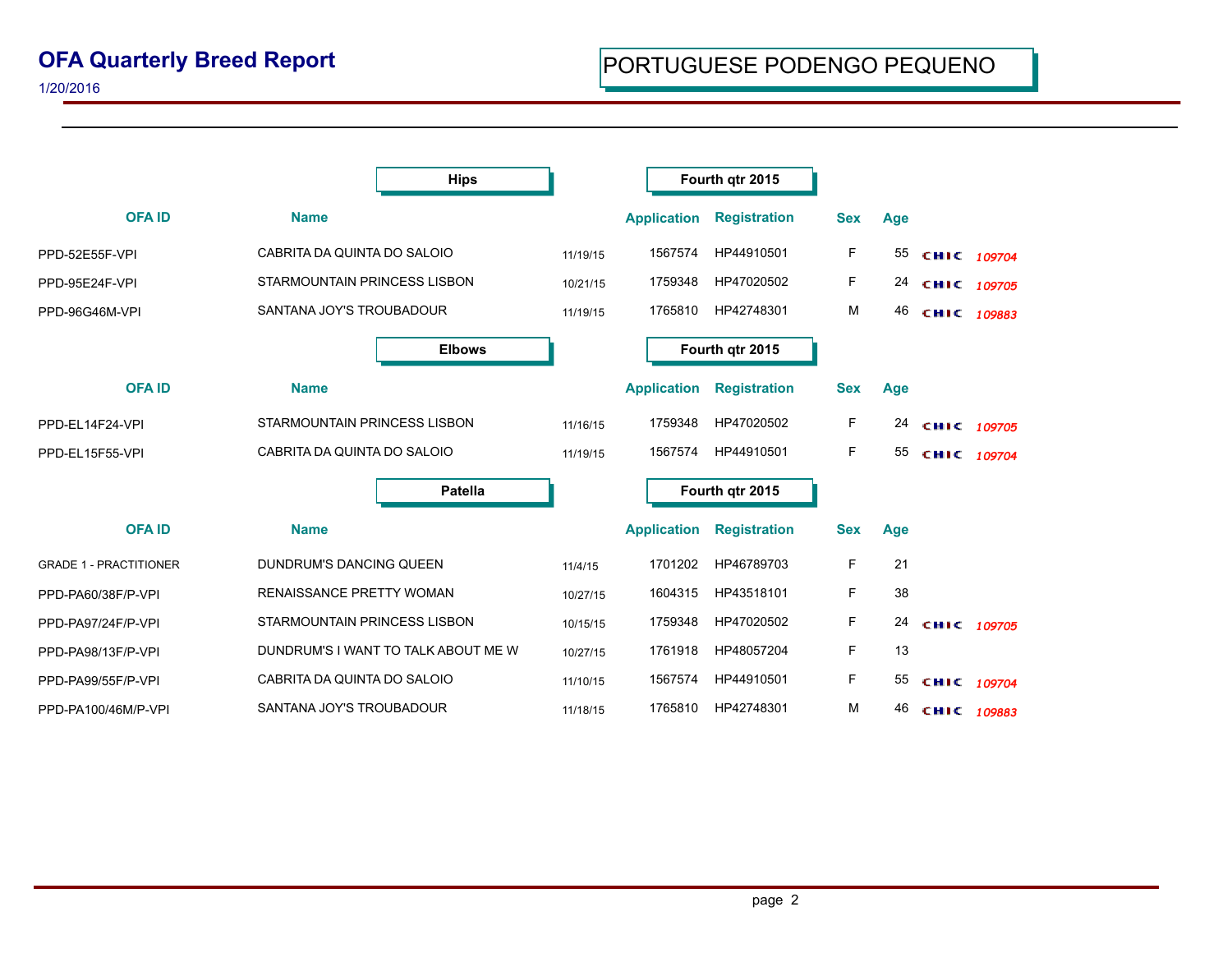|              | <b>DDB</b>                          |         | Fourth qtr 2015    |                     |            |     |
|--------------|-------------------------------------|---------|--------------------|---------------------|------------|-----|
| <b>OFAID</b> | <b>Name</b>                         |         | <b>Application</b> | <b>Registration</b> | <b>Sex</b> | Age |
| PPD-DNA-1/B  | DUNDRUM'S DANCING QUEEN             | 12/9/15 | 1701202            | HP46789703          | F          | 22  |
| PPD-DNA-2/B  | DUNDRUM'S I WANT TO TALK ABOUT ME W | 12/9/15 | 1761918            | HP48057204          | F          | 14  |
| PPD-DNA-3/B  | PALDACHS STEEL MAGNOLIA PPP W       | 12/9/15 | 1761914            | HP48934102          | F          |     |
| PPD-DNA-4/B  | RENAISSANCE PRETTY WOMAN            | 12/9/15 | 1604315            | HP43518101          | F          | 39  |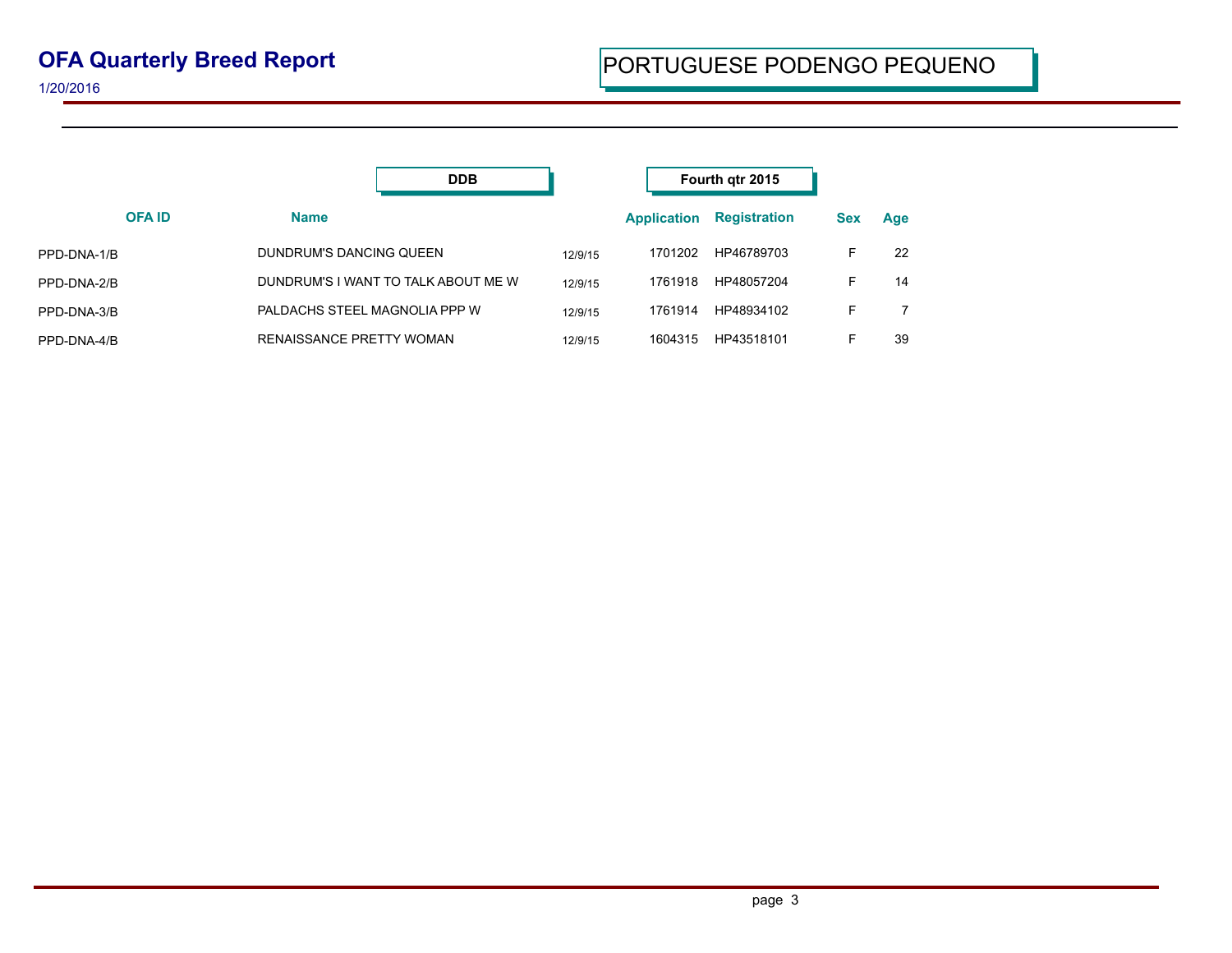|                    | <b>EYE</b>                          |          | Fourth qtr 2015    |                     |            |                |             |  |
|--------------------|-------------------------------------|----------|--------------------|---------------------|------------|----------------|-------------|--|
| <b>OFAID</b>       | <b>Name</b>                         |          | <b>Application</b> | <b>Registration</b> | <b>Sex</b> | Age            |             |  |
| PPD-EYE18/38F-VPI  | RENAISSANCE PRETTY WOMAN            | 10/27/15 | 1604315            | HP43518101          | F          | 38             |             |  |
| PPD-EYE41/22F-VPI  | DUNDRUM'S DANCING QUEEN             | 10/27/15 | 1701202            | HP46789703          | F.         | 22             |             |  |
| PPD-EYE78/8M-VPI   | BROKENROAD LOVE'M AND LEAVE'M       | 10/23/15 | 1761519            | HP49384301          | M          | 8              |             |  |
| PPD-EYE79/14F-VPI  | DUNDRUM'S I WANT TO TALK ABOUT ME W | 10/27/15 | 1761918            | HP48057204          | F.         | 14             |             |  |
| PPD-EYE80/7F-VPI   | PALDACHS STEEL MAGNOLIA PPP W       | 10/27/15 | 1761914            | HP48934102          | F          | $\overline{7}$ |             |  |
| PPD-EYE81/26M-VPI  | <b>JAGUAR DE VIAMONTE</b>           | 11/3/15  | 1751406            | HP46733602          | M          | 26             | CHIC 109299 |  |
| PPD-EYE82/17F-VPI  | STORMWITCH CHERUBINA TULPE          | 11/3/15  | 1763659            | HP50152801          | F.         | 17             |             |  |
| PPD-EYE83/43F-VPI  | <b>HORTENSE DE VIAMONTE</b>         | 11/3/15  | 1710460            | HP48788801          | F          | 43             | CHIC 109298 |  |
| PPD-EYE84/29M-VPI  | A DO XITO DO VALE DE BROOKMONT      | 11/9/15  | 1764816            | HP45219401          | M          | 29             |             |  |
| PPD-EYE85/27F-VPI  | A ESPERANCADO VALE DE BROOKMONT     | 11/9/15  | 1752206            | HP45219402          | F          | 27             |             |  |
| PPD-EYE86/44F-VPI  | <b>BROOKMONT DAMA DA NOITE</b>      | 11/9/15  | 1764815            | HP42769301          | F          | 44             |             |  |
| PPD-EYE87/12F-VPI  | HOULA'S GENERATION EXCELLENT        | 11/20/15 | 1767004            | HP48472803          | F          | 12             |             |  |
| PPD-EYE88/24F-VPI  | STARMOUNTAIN PRINCESS LISBON        | 11/20/15 | 1759348            | HP47020502          | F          | 24             | CHIC 109705 |  |
| PPD-EYE89/39M-VPI  | <b>TAHTITAIVAAN DAVID</b>           | 11/20/15 | 1706125            | HP48860501          | м          | 39             |             |  |
| PPD-EYE90/55F-VPI  | CABRITA DA QUINTA DO SALOIO         | 11/20/15 | 1567574            | HP44910501          | F          | 55             | CHIC 109704 |  |
| PPD-EYE91/47M-VPI  | SANTANA JOY'S TROUBADOUR            | 11/25/15 | 1765810            | HP42748301          | М          | 47             | CHIC 109883 |  |
| PPD-EYE92/21M-VPI  | <b>HEIMAT'S VALIANT RANGER</b>      | 12/11/15 | 1770712            | HP46863302          | M          | 21             |             |  |
| PPD-EYE93/21F-NOPI | <b>RIO VAL'S BRANDY</b>             | 12/11/15 | 1735220            | HP47238202          | F          | 21             |             |  |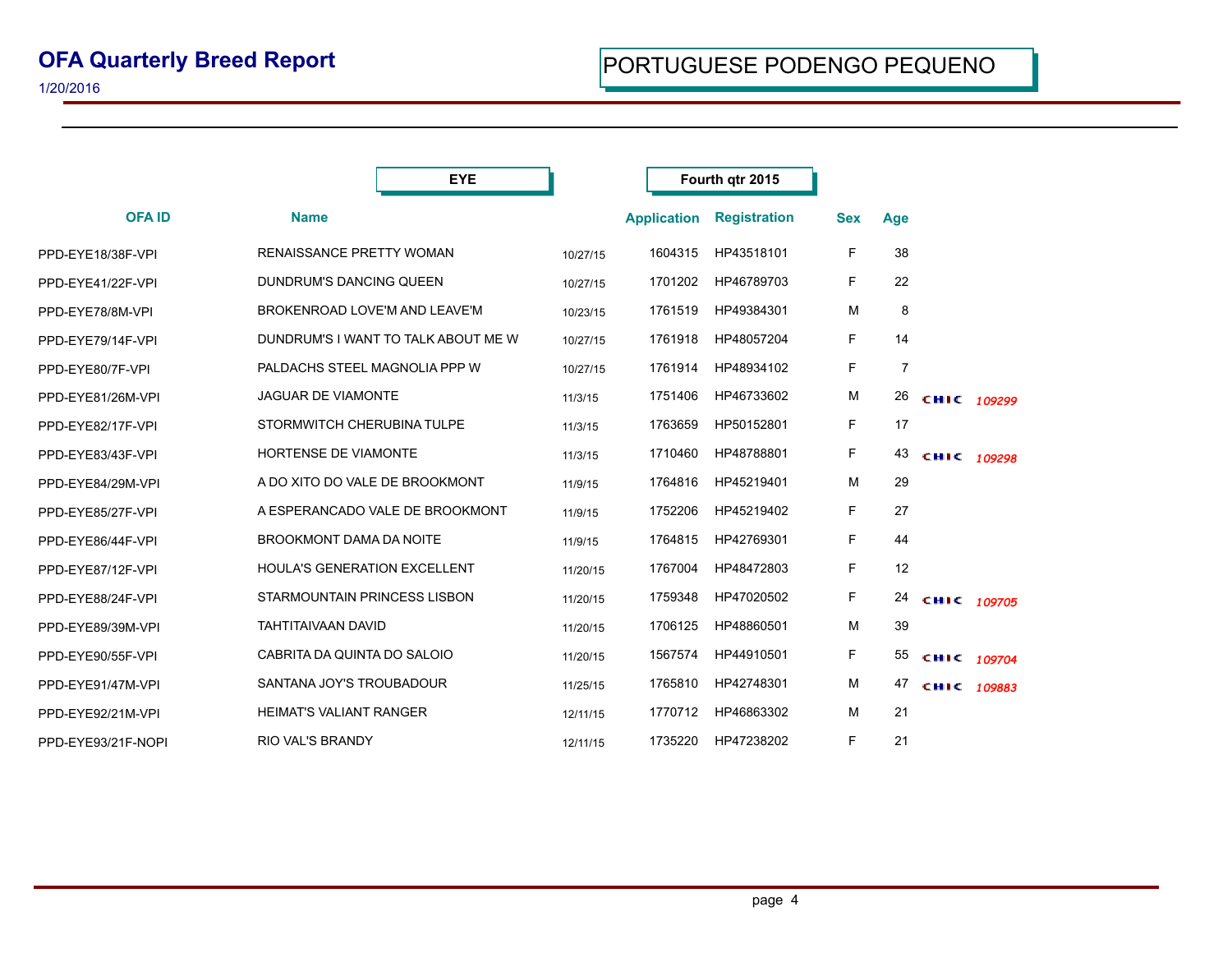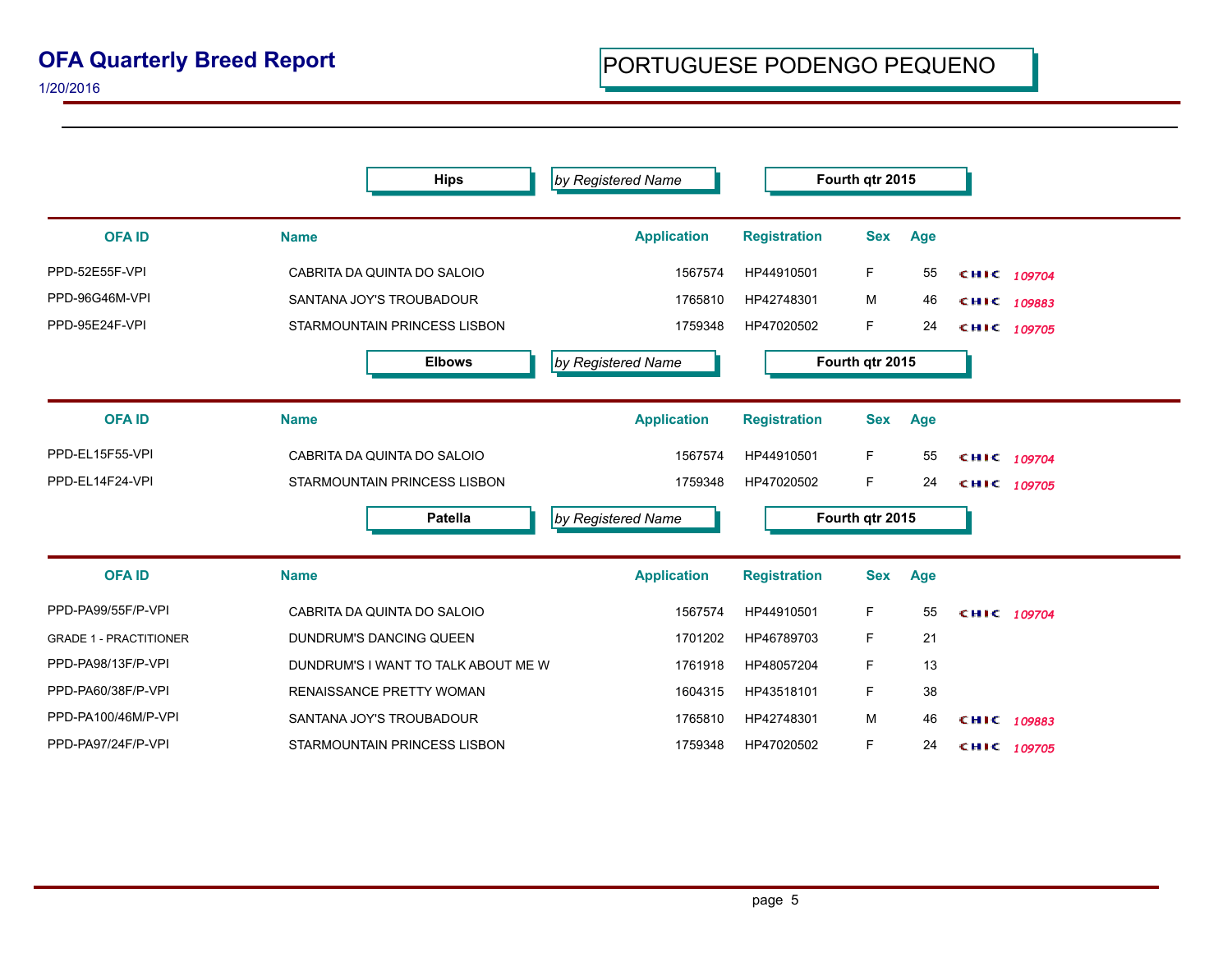|               | <b>DDB</b>                          | by Registered Name |                     | Fourth qtr 2015 |     |
|---------------|-------------------------------------|--------------------|---------------------|-----------------|-----|
| <b>OFA ID</b> | <b>Name</b>                         | <b>Application</b> | <b>Registration</b> | Sex             | Age |
| PPD-DNA-1/B   | DUNDRUM'S DANCING QUEEN             | 1701202            | HP46789703          | F.              | 22  |
| PPD-DNA-2/B   | DUNDRUM'S I WANT TO TALK ABOUT ME W | 1761918            | HP48057204          | F.              | 14  |
| PPD-DNA-3/B   | PALDACHS STEEL MAGNOLIA PPP W       | 1761914            | HP48934102          | F.              |     |
| PPD-DNA-4/B   | <b>RENAISSANCE PRETTY WOMAN</b>     | 1604315            | HP43518101          | F.              | 39  |